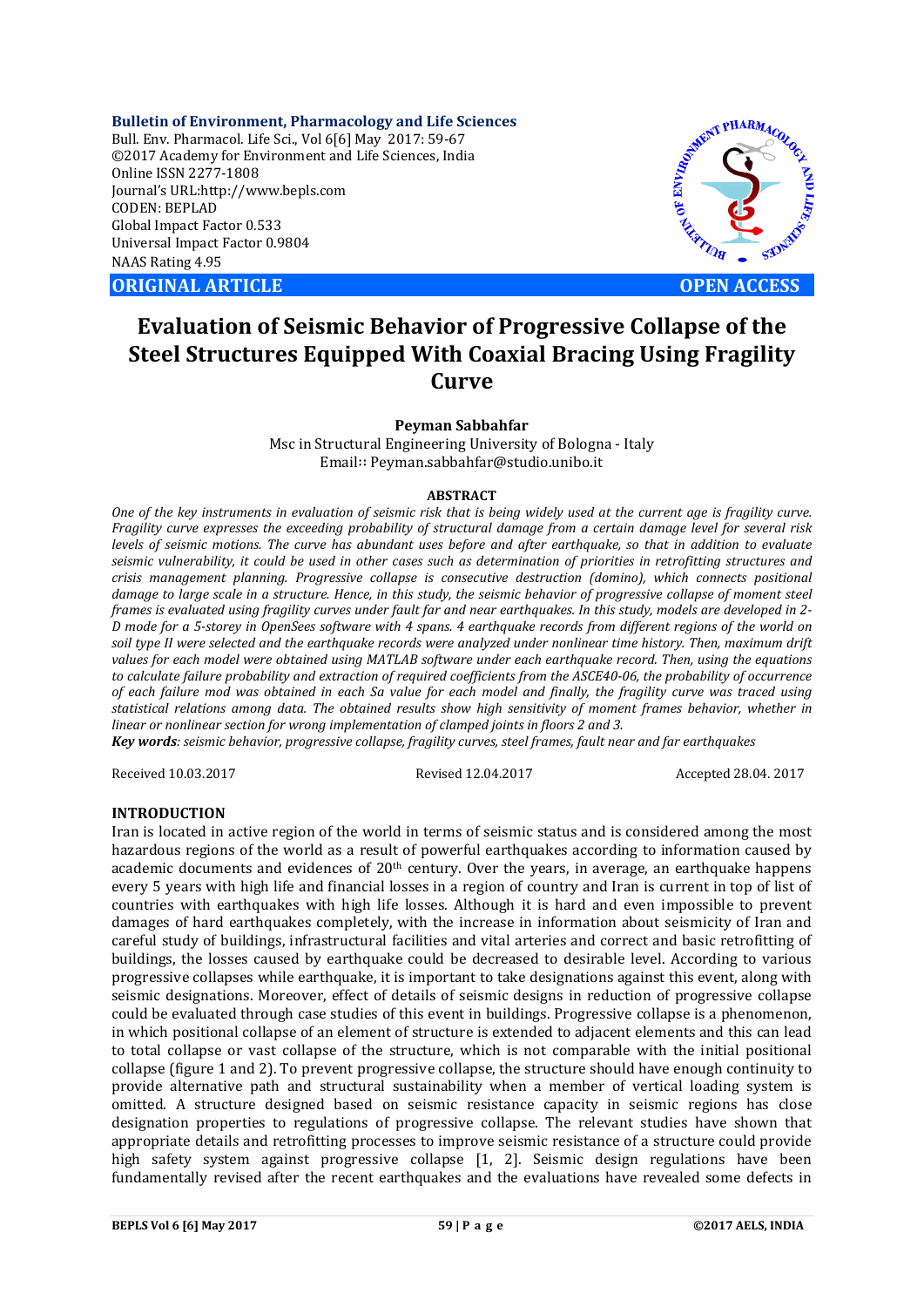previous engineered buildings. In general, safer seismic buildings are those buildings designed based on current seismic regulations. Seismic designs are basically concentrated on lateral loadings; although designation for progressive collapse considers gravity loads. Innate resistance of designed seismic structures against progressive collapse could be evaluated using alternative path analysis of case loading. For progressive collapse evaluations, an analytical process should be considered, which has the ability to consider effects of lateral seismic loadings at the same time with gravity loads. Common methods of progressive collapse considering just gravity loads have not the ability to calculate and model all effects of progressive collapse while earthquake. Moreover, falling rubbles of collapsed members could lead to considerable impact loading on other elements, which should be considered in analysis and their effects on structure should be evaluated.



figure 2: progressive collapse as a result of Taiwan Earthquake, 1999



figure 1: progressive collapse of middle class of building as a result of Kobe Earthquake, 1995

Through analyzing existing references, it could be mentioned that seismic behavior of moment frame system and bracing systems has been evaluated in numerous studies over the 3 decades. However, the behavior of these systems in facing progressive collapse while collapse of important elements has not been investigated completely. Paul has used various analysis methods and has found that impact factor 2 used in linear static analyses could provide same desired result [7]. Ruth et al found that coefficient of 1.5 show dynamic effect better than other coefficients, especially for steel moment frames [1]. Kim et al studied capacity of resistance against progressive collapse of steel moment frames using secondary path analyses offered in DoD and GSA guidelines and observed that nonlinear dynamic analysis could result in larger responses for the structure. However, linear method is more conservative decision for probability of progressive collapse of model structures [3]. Lourdes A. Mieses, Ricardo R. López, Ali Saffar (2007) [4] have conducted a study and provided fragility curve for structures with shear walls in Puerto Rico. The study was done on middle story structures and for this purpose, 26 models with 3-10 stories were selected. 2 artificial earthquakes were applied based on geological conditions and also, 3 previously occurred earthquakes were used including Imperial Valley, Northridge and San Salvador earthquakes. The models were analyzed based on LARZ instruction numerically [5].

## **MATERIALS AND METHODS**

In this study, seismic vulnerability of one common structural type in Iran as steel structures with medium moment frame system is studied. The studied model in this research is a 2-D and 4-span 5-storey frame with uniaxial bracing frame. The fragility curve of this system has been traced using IO LS CP service index and drift failure index inserted in ASCE41-6. To this end, models have been provided in 3-D mode in OpenSees software, under the near and far seismic records and the records are scaled from 0.1 to 3.5g, and were analyzed using nonlinear time history analysis. Then, through applying required statistical techniques on the data, fragility curves were provided for each model. Moreover, the studied structure was analyzed with no loss and then, the joints with 15% failure were omitted and other sections were remained unchanged (figure 3).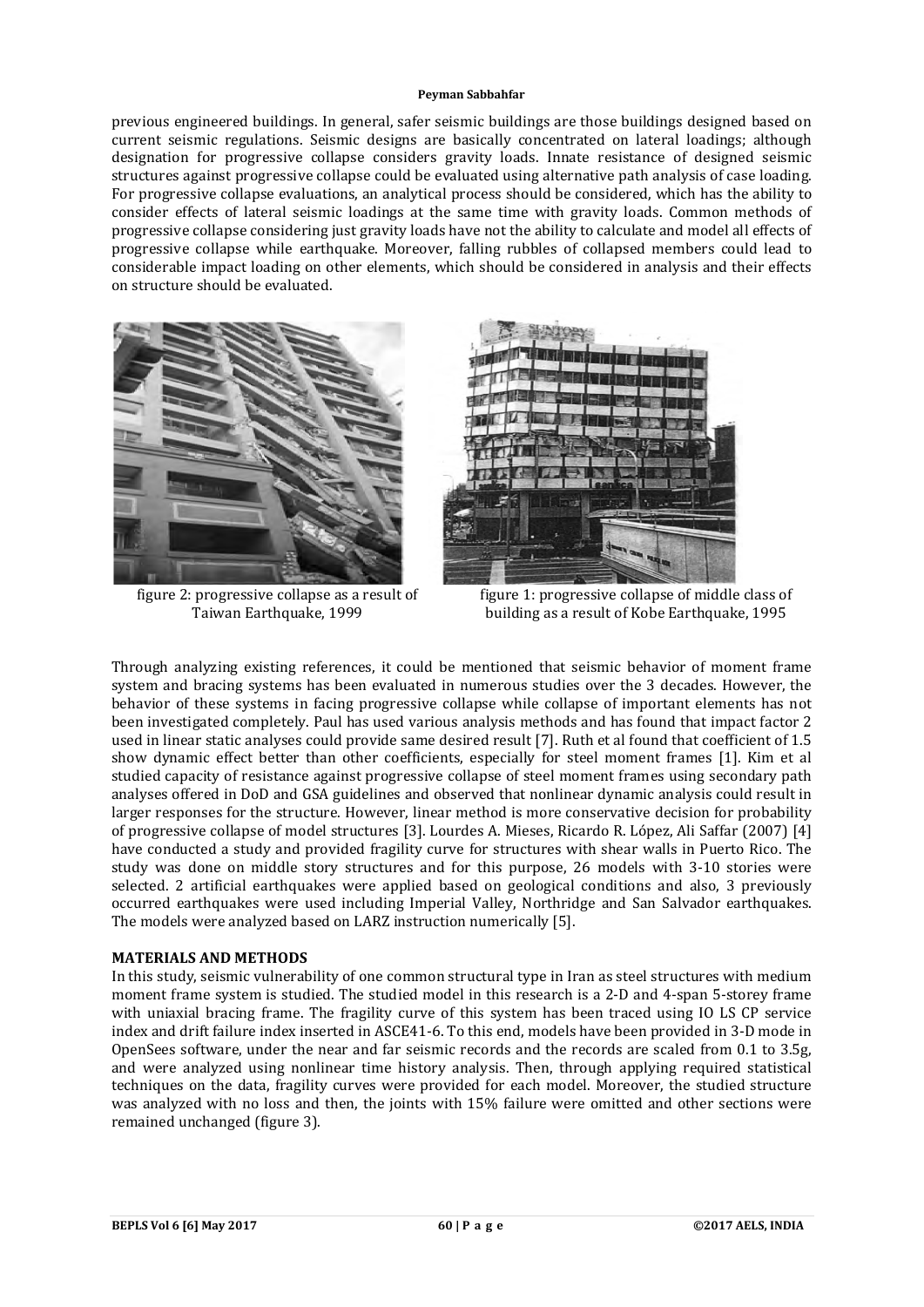|                                                       | 549×214×244×1 | 149821432433 | 145821482451               |  | 141871487481     |  |
|-------------------------------------------------------|---------------|--------------|----------------------------|--|------------------|--|
| MARTITISTERY                                          |               |              |                            |  |                  |  |
|                                                       |               |              |                            |  |                  |  |
| BENTHYME? MEET-TECHNIC                                | 491127928747  |              | <b><i>READY REPORT</i></b> |  | 49-14039-1-120-2 |  |
| <b>LOTENTIAN</b>                                      |               |              |                            |  |                  |  |
| docutour!                                             |               |              |                            |  |                  |  |
|                                                       |               |              |                            |  |                  |  |
| figure 3: model with 10% failure                      |               |              |                            |  |                  |  |
| table 1: information of the columns used in the model |               |              |                            |  |                  |  |
|                                                       | floor 1       |              |                            |  | 648x330x38x21    |  |
|                                                       | floor 2       |              |                            |  | 648x330x38x21    |  |
|                                                       | floor 3       |              |                            |  | 648x330x38x21    |  |
|                                                       | floor 4       |              |                            |  | 544x312x20x13    |  |
|                                                       | floor 5       |              |                            |  | 544x312x20x13    |  |
|                                                       |               |              |                            |  |                  |  |

| Table 2: information of the beams used in the model |               |  |  |
|-----------------------------------------------------|---------------|--|--|
| floor 1                                             | 693x252x24x13 |  |  |
| floor 2                                             | 693x252x24x13 |  |  |
| floor 3                                             | 693x252x24x13 |  |  |
| floor 4                                             | 549x214x24x13 |  |  |
| floor 5                                             | 549x214x24x13 |  |  |
|                                                     |               |  |  |

| information of beam and column materials |                     |                |  |
|------------------------------------------|---------------------|----------------|--|
|                                          | Е,                  | <b>200 Gpa</b> |  |
|                                          | $F_{\rm gr}$        | 260 Mpa beam   |  |
|                                          |                     | Mpa 320 column |  |
|                                          | $\mu$               | 0.015          |  |
|                                          | $R_{\rm 0}$         | 20             |  |
|                                          | $a_1$               | 15             |  |
|                                          | $a_2$               | 0.15           |  |
|                                          | $a_{3}$             | $\mathbf{0}$   |  |
|                                          | tl.g                | $\mathbf{1}$   |  |
|                                          | $\mathcal{E}_{ult}$ | 0.1            |  |
|                                          | w                   | $\mathbf 0$    |  |

## **Earthquake records**

Selecting earthquake records near the origin of the found near the earthquake could be the most important parameter affecting the collapse caused by earthquakes. Phenomena such as directional earthquake could be effects of such nearness. Direction caused by an impact at the beginning of time history of earthquake is very important. The investigations have shown that big cities of Iran like Tehran, Tabriz and many other residential regions like cities of Kerman Province have been constructed near the active faults and extension of these cities over the years has caused faults pass over the cities [5]. In this study, the behavior of steel structures under the far and near earthquakes to fault has been analyzed. For this purpose, for dynamic analysis, two earthquakes near the fault and two earthquakes far from the fault are applied. The information of applied records are presented in table 4.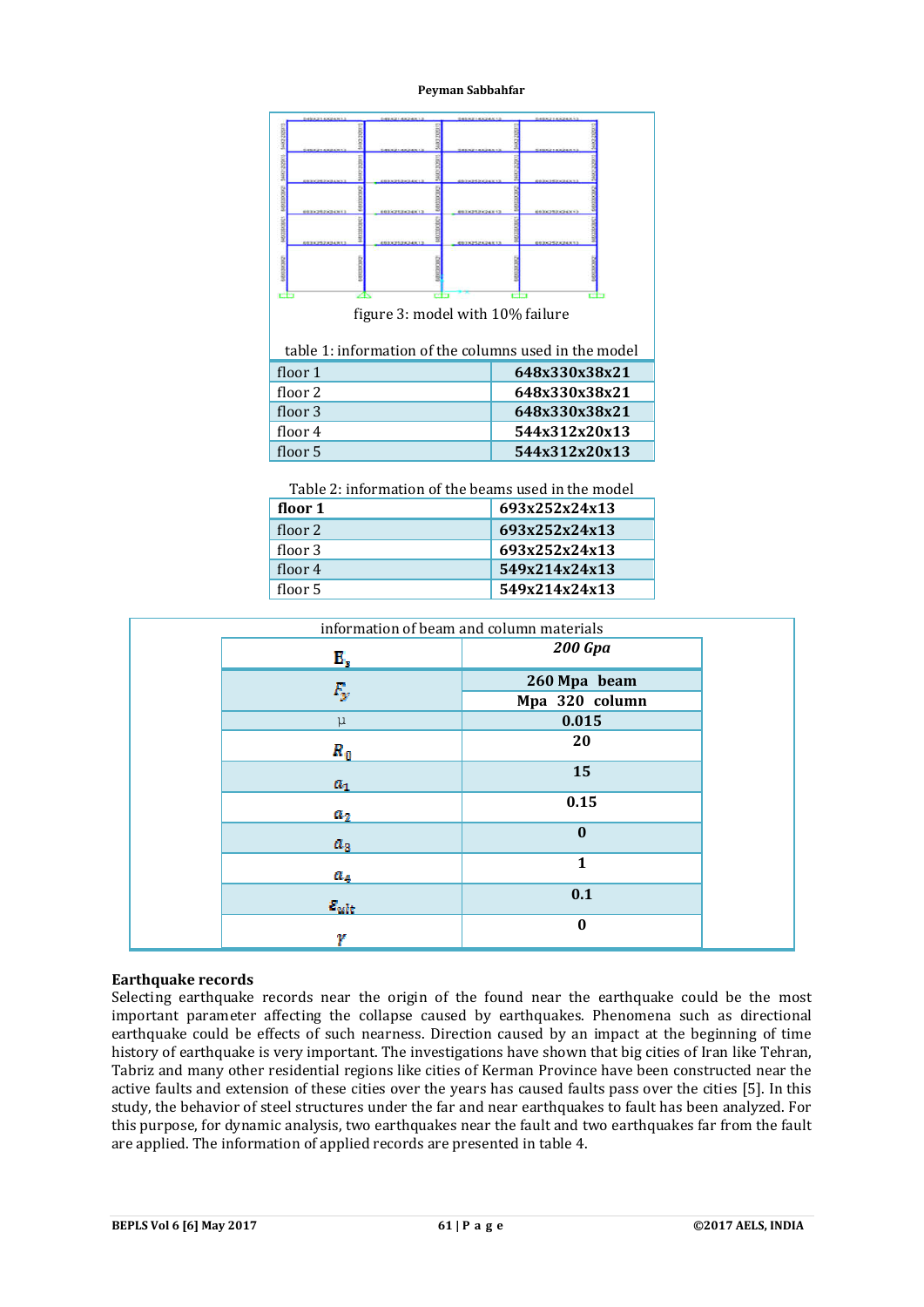| $10010 + 1000100 + 1000100$ |                       |      |              |                |  |
|-----------------------------|-----------------------|------|--------------|----------------|--|
| Earthquake                  | Station               | Year | Max          | Area           |  |
|                             |                       |      | acceleration |                |  |
|                             |                       |      | (g)          |                |  |
| Imperia1 valley             | E1 Centro Array       | 1979 | 0/4273       | Near to fault  |  |
| Northridge                  | Sylmar Convertsr Sta  | 1994 | 0/3848       | Near to fault  |  |
| Chi Chi                     | <b>HWA 053</b>        | 1999 | 0/02732      | Far from fault |  |
| Codling                     | Parkfield Chohame 3 E | 1983 | 0/4432       | Far from fault |  |

| Table 4: applied records |  |  |
|--------------------------|--|--|
|--------------------------|--|--|

## **Incremental nonlinear dynamic analysis**

The first step in an IDA analysis is to have right understanding of inputs and outputs of this type of analysis. In fact, the main issue in conducting a seismic evaluation of existing structures is a purpose based on applying a series of sequential operations on the data and outputs. Recently, a seismic research institute in Berkeley, California has proposed a logical procedure for analysis of this issue. The process is defined in this form that firstly, through conducting a seismic risk analysis in the studied area, a parameter is applied on the structure called IM as input. In next step, through conducting analysis, the structural response to the seismic stimulation is obtained and the incremental nonlinear dynamic parameter (EDP) is obtained per IM. In next step, through introducing a structural damage index, the probability of damage or exceed of authorized input vibration value from a special value could be obtained and in next step, the amount of the cost for repairs caused by losses could be measured. Therefore, IDA curves refer to a series of IM curves against EDP, on which probable lateral investigations could be conducted. The graph in following figure could illustrate the process in better way [6].



Figure 4: the procedure of designation method based on function introduced in PEER California [6]

## **RESULTS**

## **Incremental nonlinear dynamic analysis**

At the present study, for purpose of incremental nonlinear dynamic analysis, IDA graphs are traced in two forms: to trace the first graph, two inputs of maximum base shear (y axis) and roof drift (axis x) are used for each earthquake and in another graph, Scale Factor is used in y axis and maximum roof drift in x axis and in each graph, the transition point is illustrated from 3 service levels including CP, LS and IO.

## **Incremental nonlinear dynamic analysis for areas near to fault**

In this study, for the areas near to fault, two earthquake records are used. In figures 5-8, the IDA graph is illustrated for Imperial Valley Earthquake and in figures 9-12 have illustrated these areas for Northridge Earthquake.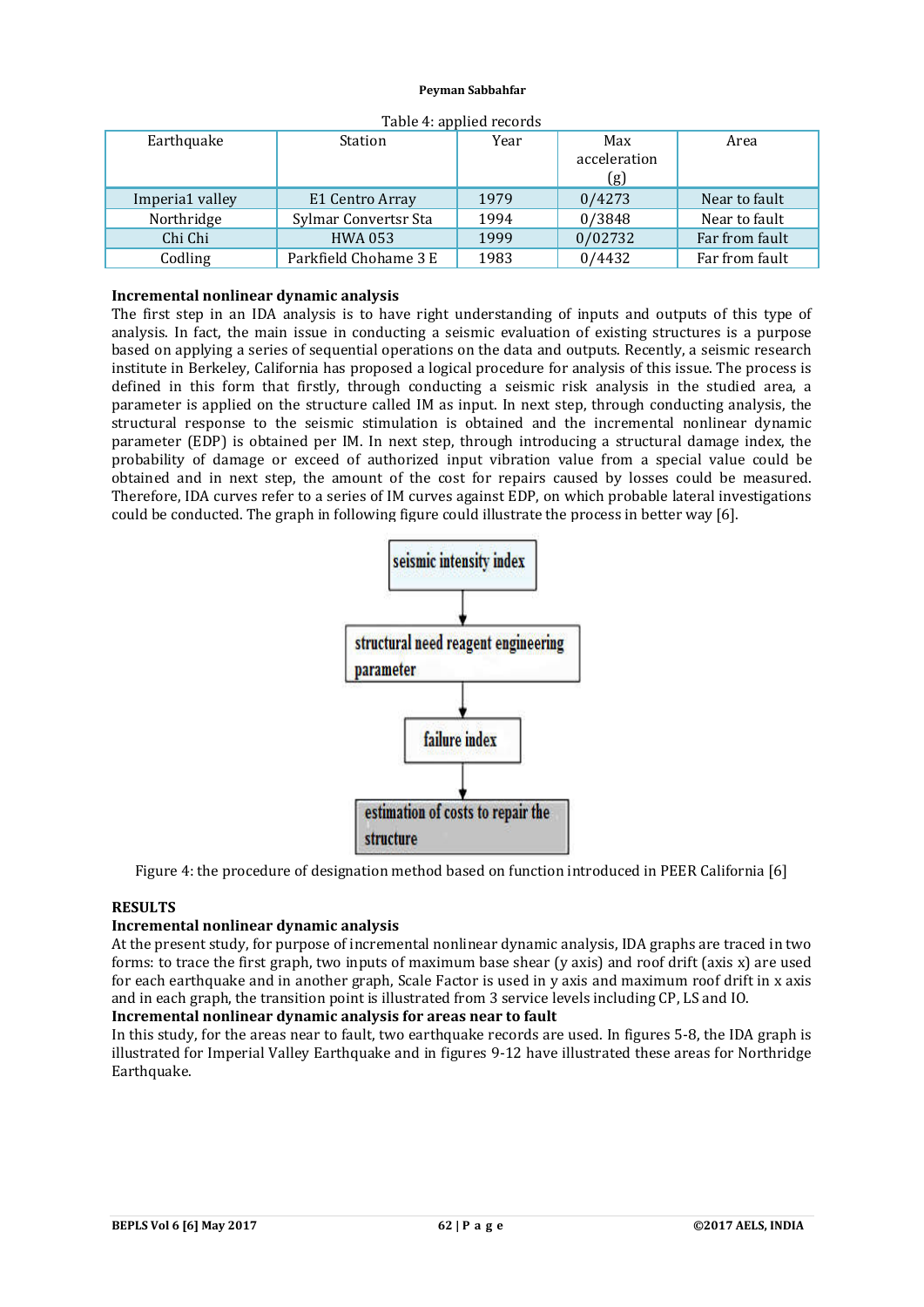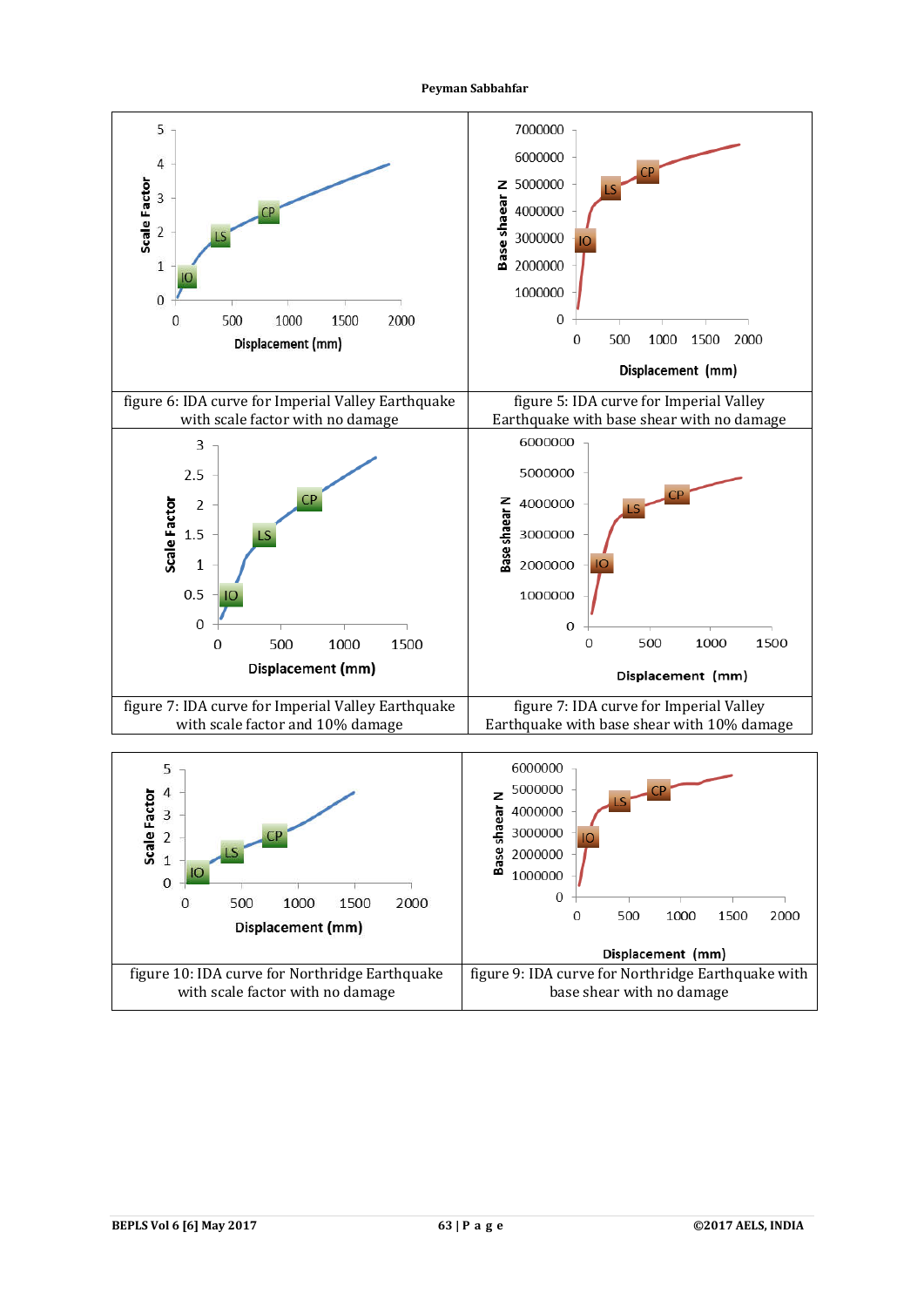

# **Incremental nonlinear dynamic analysis for areas far from fault**

In this study, for the areas far from the fault, two earthquake records of Chi Chi and Codling are used. In figures 13-16, the IDA graph for Chi Chi square and figures 17-20 have illustrated the graphs for Codling Earthquake.

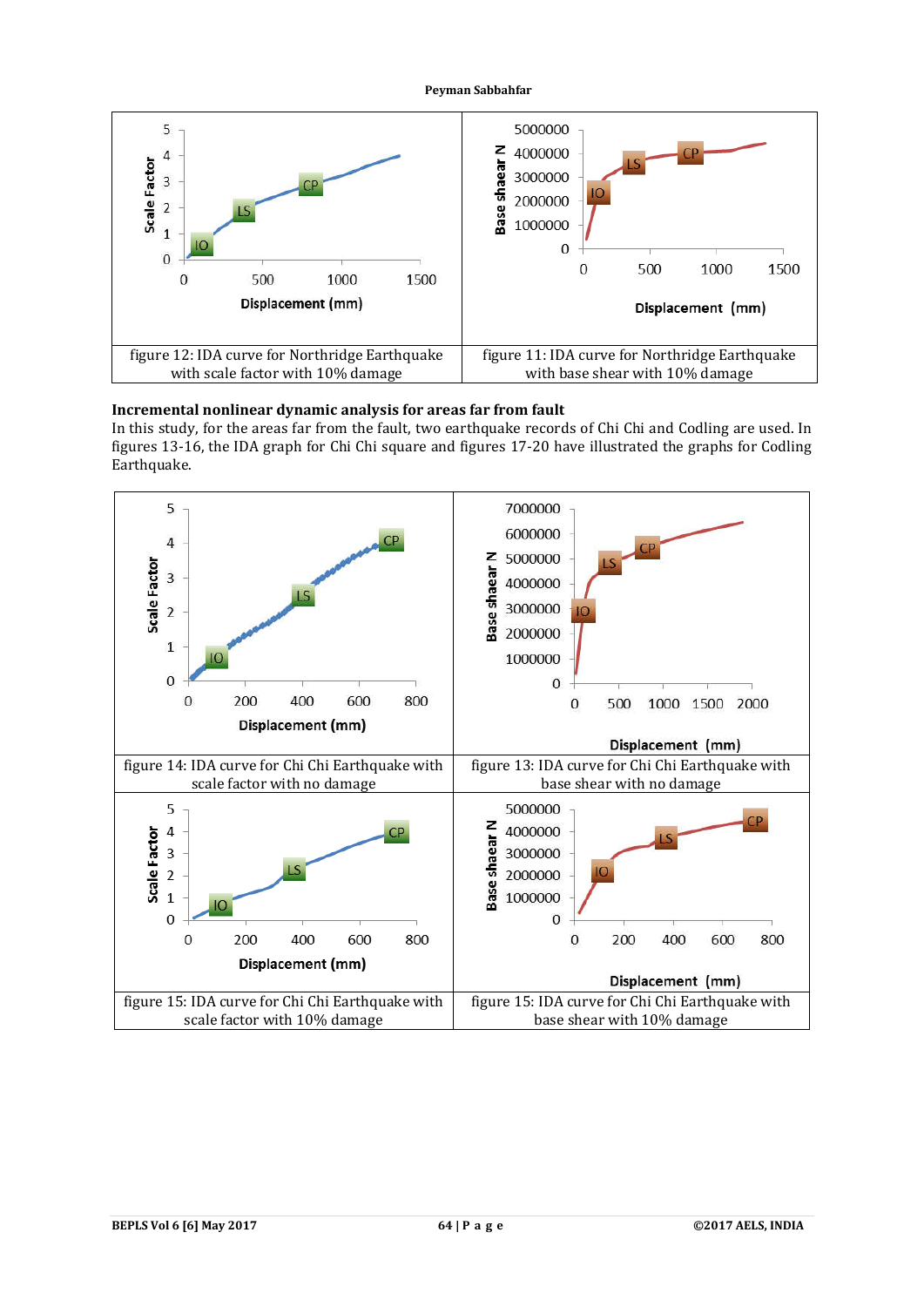

# **Fragility curve graph**

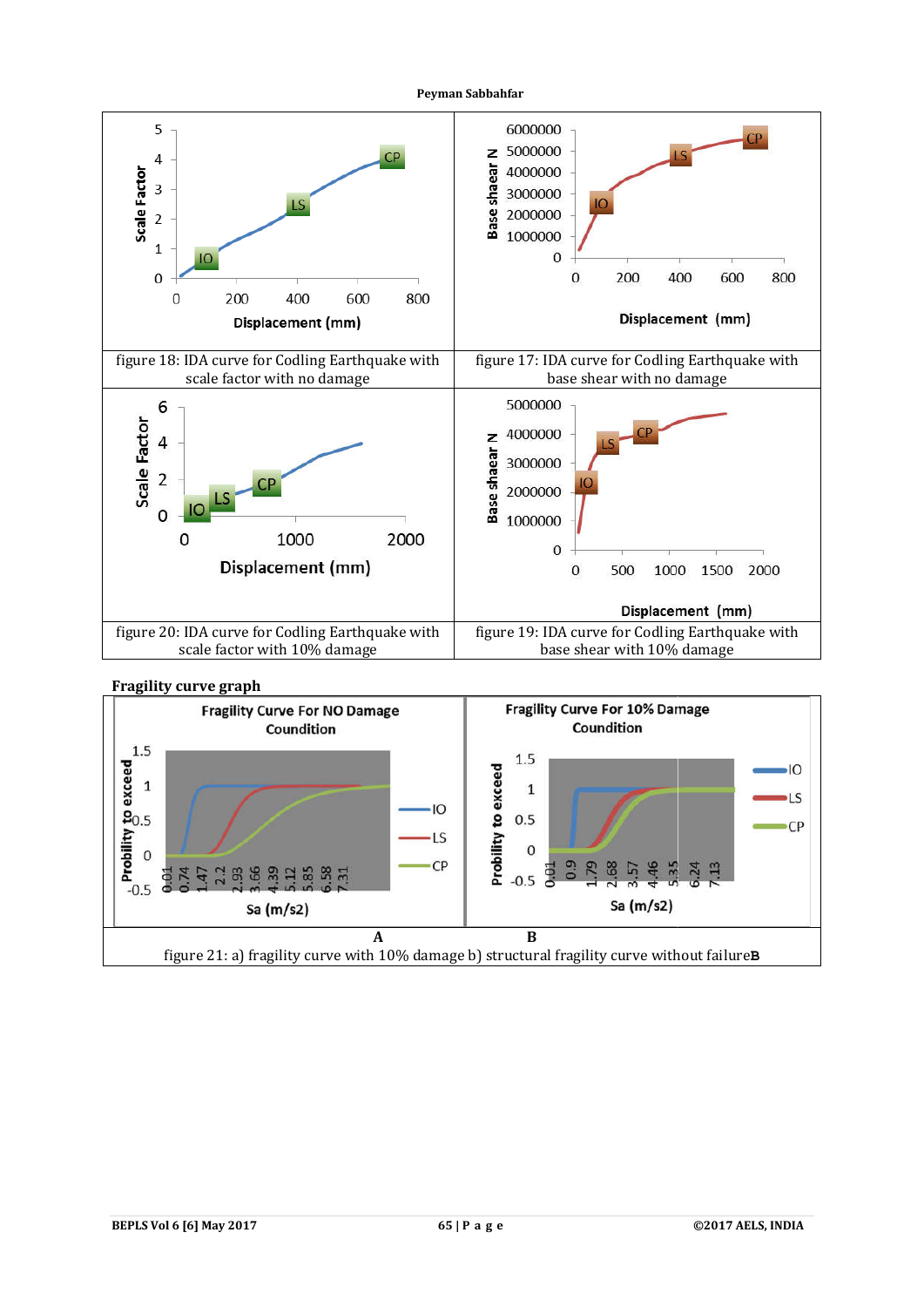## **Analysis of collapse after earthquake caused by omission of one column**

In this study, because of further analysis of structural seismic behavior caused by earthquake and omission of one column because of accidents after earthquake like fire that is more common than terrorist attacks in Iran, a seismic comparison has been given based on service level in two modes of failure and checking DCR of columns according to loading in the UFC-97 Act in linear static way in third step of modeling, which is more powerful comparison than DCR comparison of two structures in a special scale factor.

To this end, DCR of columns and the increasing percent of columns in collapsed mode of 10% compared to no collapse mode in service levels of CP and LS related to two studied structures is obtained for all 10 earthquakes.

The overall results of DCR in 10 earthquake records are presented as follows:

| Table 5. Overall results of DUN, 4 earlinguake records for ES |                            |             |  |  |
|---------------------------------------------------------------|----------------------------|-------------|--|--|
| Codling                                                       | 0.96310299                 | 1.073039069 |  |  |
| Chi Chi                                                       | 1.236593499<br>1.233057987 |             |  |  |
| Imperia1 vally                                                | 0.963312126                | 1.076508667 |  |  |
| <b>Northridge</b>                                             | 0.962946132                | 1.073607063 |  |  |
| <b>Tabas</b>                                                  | 0.934922372                | 1.084846448 |  |  |

Table 5: overall results of DCR, 4 earthquake records for LS

| <b>Codling</b>    | 0.960451209 | 1.069931418 |
|-------------------|-------------|-------------|
| Chi Chi           | 1.233057987 | 1.236593499 |
| Imperia1<br>vally | 0.961998089 | 1.072965009 |
| <b>Northridge</b> | 0.966318281 | 1.070622893 |
| Tabas             | 0.938386135 | 1.085363864 |
|                   |             |             |

#### **CONCLUSION**

According to the results obtained from the graphs for each area, it could be found that falling has happened from the IO service level before the slope failure point (linear curved area that base shear is increased linearly with the increase in scale factor) and this shows that the defined index drift=0.7% by the ASCE40-06 in studied structure for this service level has been conservative and in fact, the structure has passed from this service level in higher scale factor. This shows that real time slope of IO graph in failure curves is lower than the slope illustrated in figure traced based on collapse index of ASCE-40-06. In fact, the desired structure has better linear performance than 4 studied earthquake records. The functional levels of CP and LS of the structure with 10% damage are closer to each other compared to non-manipulated structure. This issue is illustrated in fragility curve graphs of the two service levels in two mentioned modes. More nearness of LS to CP in the graph of 10% damage shows that passing from the two levels happens in two responses of spectral acceleration closer to each other and shows that in damages higher than 10%, two mentioned curves become closer to each other and in worst mode; the curves would be overlapped. In other words, it could be mentioned that the structure without experience of LS service level enters to CP service level. Numerical expression of this issue is as follows: the structure reaches directly to drift=5% in a special scale factor without reaching to drift=2.5% (related to LS service level) in previous scale factors. It means that it shows weaker nonlinear behavior. The results and values obtained from the analysis show very high sensitivity of moment frame behavior in both linear and nonlinear sections compared to wrong implementation of clamped joints in floors 2 and 3. Structures with strong fragility curve (lower slope) show better response to progressive collapse. Mean increase in DCR in collapse of 10% compared to no damage for LS service level for all columns is equal to 21.21% and is equal to 12.73% for floor 1 columns and the values are respectively equal to 9.52% for all columns and 30.04% for floor 1 columns for the CP service level. In field of analysis of DCR of elements based on UFC-97, only the element No.19 is in S.F=2 for the mode of no damage and S.F=1.4 for 10% damage. It could be claimed based on obtained results that the structure designed for progressive collapse caused by terrorist accidents in accordance with UFC-97 shows good response to accidents after earthquake (fire or gas explosion) after earthquake and omission of critical column of the structure; although it is weakened and joints are formed.